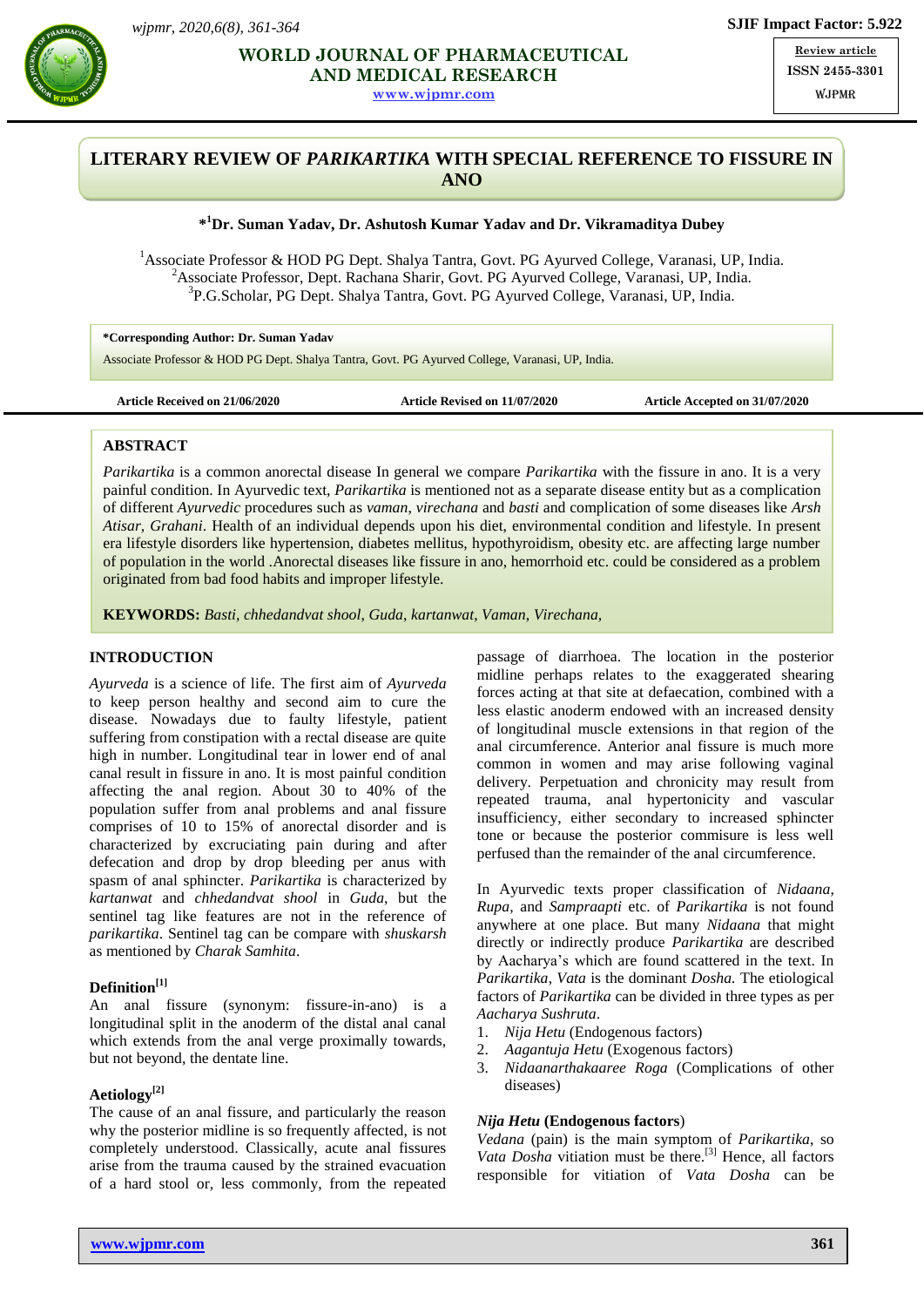considered under *Nidana* of *Parikartika*. In the classics, factors responsible for vitiation of *Vata*.

## *Aagantuja Hetu[4]* **(Exogenous factors)**

The trauma at *Guda* leading to *Parikartika*. During the procedure of *Basti* or *Virechana*, iatrogenic complications may develop in the form of *Parikartika*. It may happen due to rough and thick *Basti Netra*.

# *Nidaanaarthakaree Roga, [5,6]* **(Complications due to procedures or other diseases)**

## **Due to faulty procedure**

If *Vamana* and *Virechana* with *Teekshna, Ushna and Pittaprakopaka* medicine is given to the patients having *Mridu Koshtha and Mandaagni* then *Pitta* and *Vata Prakopa* leads to *Parikartika, Atiyoga* of *Virechana*. [7] If *basti* of *Tikshna, Ushna* & *Lavan Dravya* is given to the patient. [8] The Rough introduction of *Basti Netra* also causes ulcer in anus and related pain. [9] *Basti Netra* which is big in size and having rough surface also causes ulcer in anus.[10] *Charaka* has also mentioned *Parikartika*  as complication of *Vamana* and *Virechana*. [11] He has quoted that if strong medicine is given to *atisnigdha* and *gurukosthee* patient in *Saamavastha* or very thin*, Mridu kosthee* and weak patient, it causes *Parikartika* with severe pain in ano.  $\left[1\right]$  Sharangadhara has also mentioned 76 complications of *Basti* and *Parikartika* is one among them.

### **Due to diseases**

*Vaataja Pakvaatisaara, [13,14] Aadhmaana, Urdhva Vaayu, Urdhvavaata, Purvaroopa of Arsha, Vaataja Arsha, Sahaja Arsha, Vaatika Grahanee, Garbhaavastha*

## **Clinical features[15]**

Although simple epithelial splits, acute anal fissures are, because of their location involving the exquisitely sensitive anoderm, characterised by severe anal pain associated with defaecation, which usually resolves spontaneously after a variable time only to recur at the next evacuation, as well as the passage of fresh blood, normally noticed on the tissue after wiping.

Chronic fissures are characterised by a hyper-trophied anal papilla internally and a sentinel tag externally (both consequent upon attempts at healing and breakdown), between which lies the slightly indurated anal ulcer overlying the fibres of the internal sphincter. When chronic, patients may also complain of itching secondary to irritation from the sentinel tag, discharge from the ulcer or discharge from an associated inter sphincteric fistula, which has arisen through infection penetrating via the fissure base. Although most sufferers are young adults, the condition can affect any age, from infants to the elderly. Men and women are affected equally.

Anterior fissures account for about 10% of those encountered in women (and many of these may occur postpartum) but only1% in men. A fissure sited elsewhere around the anal circumference or with atypical

features should raise the suspicion of a specific aetiology, and the inability to be able to conduct an adequate examination in the clinic should be advised prompt early examination under anaesthesia, with biopsy and culture to exclude Crohn's disease, tuberculosis, sexually transmitted or human immune deficiency virus (HIV)-related ulcers (syphilis, Chlamydia, chancroid, lympho granuloma venereum, HSV,cytomegalo virus, Kaposi's sarcoma, B-cell lymphoma) and squamous cell carcinoma.

The word *Pari* when used as prefix it means 'all over' or 'whole' or 'every entity' or 'every aspect'. *Kartika* is derived from '*Krita*' verb which means to cut and it is a noun form. Thus the word *Parikartika* as a whole has meaning "to cut circumferentially" or "to cut all around." It refers to a condition in which patient experiences a sensation of pain as if the *Guda* is being cut around with scissors.

*Acharya Charaka* has mentioned the symptom i.e. severe pain in ano while describing *Parikartika* as a complication of *Vamana* and *Virechana. Aacharya Sushruta*, in chapter of *Vamana Virechana Vyaapada* has mentioned the cardinal symptom of *Parikartika* that is sharp cutting and burning pain in *Guda*. Further, he added that there is also sort of cutting pain in penis, umbilical region and neck of urinary bladder. The causative *Doshas* are *Vaata* and *Pitta* and the pain predominantly displays a *Vatika and Paittika* character by the sensation of cutting and burning in ano respectively. In *Parikartika*, *Dushta Vrana* in *Guda* is one symptom in the form of longitudinal shaped ulcer in anal region. The description of symptoms of *Parikartika*  mentioned in *Sushruta Samhita* is absolutely correct because clinical symptoms of fissure in latest text of surgery are same. *Vagbhatta* has described same signs and symptoms as described by *Charaka and Sushruta.*

## **Treatment[16]**

After confirmation of the diagnosis in the clinic or under anaesthesia, with exclusion of secondary causes of anal ulceration, conservative management should result in the healing of almost all acute and the majority of chronic fissures. Emphasis must be placed on normalisation of bowel habits such that.

- The passage of stool is less traumatic.
- The addition of fiber to the diet to bulk up the stool.
- Stool softeners
- Adequate water intake.
- Warm baths and topical local anaesthetic agents relieve pain.

However, providing patients with anal dilators is usually associated with low compliance and consequently little effect. The mainstay of current conservative management is the topical application of pharmacological agents that relax the internal sphincter, most commonly:

 Nitric oxide donors (Scholefield); by reducing spasm, pain is relieved, and increased vascular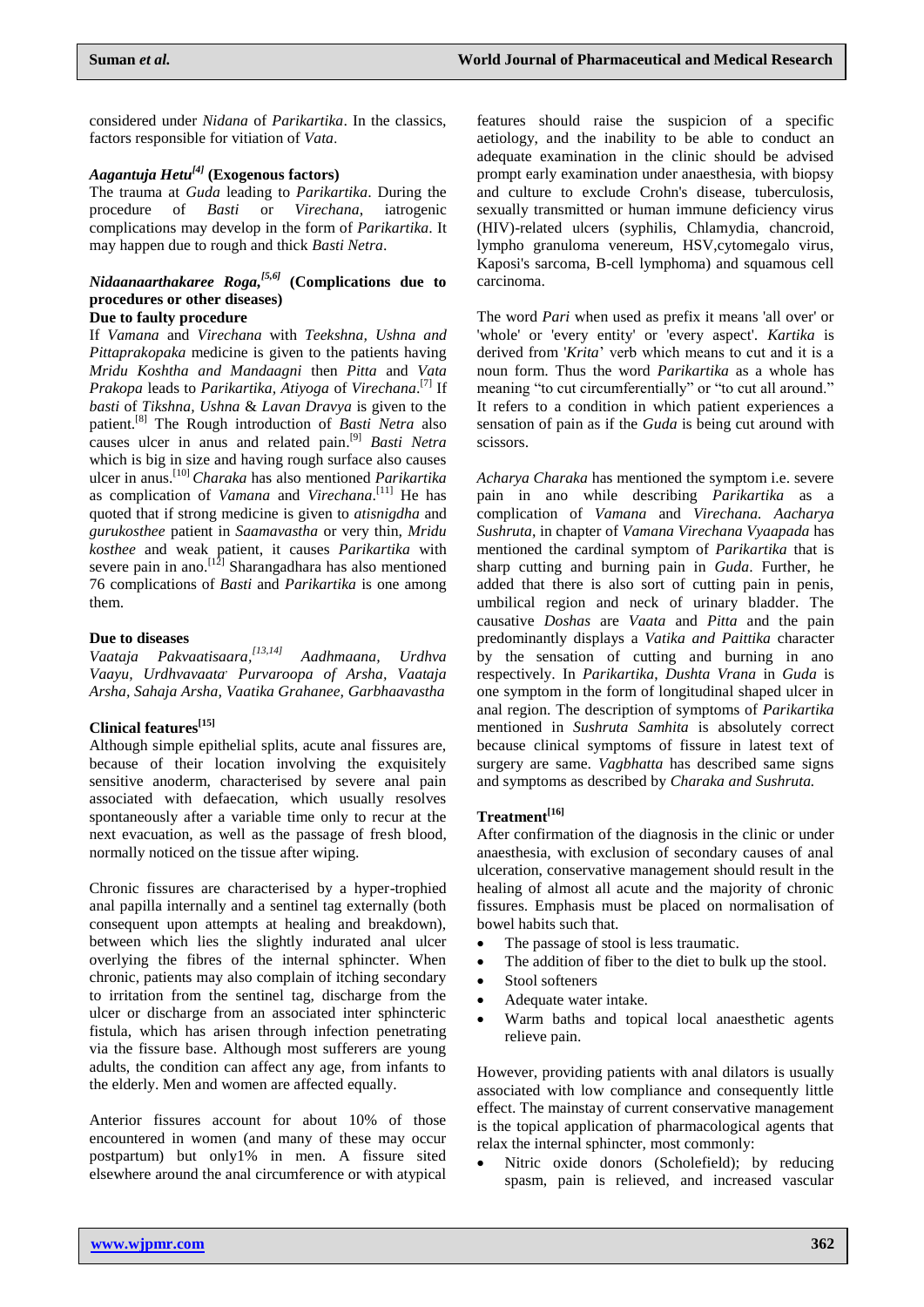perfusion promotes healing. Such agents include glyceryl trinitrate (GTN) 0.2% applied two to three times per day to the anal margin (although this may cause headaches) and diltiazem 2% applied twice daily.

 Botox An alternative medical treatment is Botox (10-100units) in either divided or a single dose.

The cure rate using any of these options is approximately 50% although the headache rate with GTN ointment has been reported to be as high as30%, which limits its acceptability by patients.

## **Operative measures: [17]**

- 1. Lateral internal sphincterotomy.
- (a) Open method
- (b) Closed method
- 2. Lord's dilation (blunt sphincterotomy).
- 3. Fissurectomy and local advancement flap.

### *Ayurvedic* **view of** *Parikartika Chikitsa*

*Parikartika* is treated as a complication of *Sansodhana chikitsa* and certain diseases.

*Kashyap* mentioned its management according to *doshik* involvement of *Parikartika*. None of *Samhitas* described about surgical management, so it indicates that conservative treatment is sufficient for the treatment of *Parikartika.*

Principal of treatment of *parikartika* is mainly based on following factors.

- 1. To check the vitiated *Vata* and *Pitta.*
- 2. To combat the abdominal disorder because *Vata* and *Pitta* are mostly vitiated which leads to many complication.

## **Diet: [18]**

In *Saama* condition, *Langhana- Deepana* and *Ruksha – Ushna - Laghu* diet

- 1. *Madhura* and *Brihaniya* diet, advised in thin & lean patient.
- 2. In severe *Vata Prakopa Avastha*, *Ghrit* with *Daadimarasa* should be given.
- *3. Devdaaru and Tila Kalka* with *Ushnodaka*
- 4. *Ashvattha, Udumbaar, Plaksha and Kadamba Siddha* milk.

### **Local Treatment**

Different type of *Basti Karmas* are described for local management. *Basti's* prepared in *Ghrita* and milk with the help of various other drugs are used for this. Most of the drugs, which are used in *basti karma* are *Vata-Shamak, Vrana Ropak* and *Pitta Shamak*. In *Kashyapa Samhita,* the treatment has been given as per the predominance of *Dosha.*

### **DISCUSSION**

The disease *parikartika* occur due to *pitta* and *vata* .Due to these etiological factors vitiated *doshas* get

accumulated in the *guda* region. The disease is most common in middle age group. *Vata* and *pitta dosha* are mainly involved in *Parikartika*. Passage of hard stool is main cause of tear in lower part of anal canal. *Charak* mention that if a drastic purgative drug is taken by one having *snigdha guru kostha* and *aama dosha* or by other having *mridu kostha, alpa bala* it expel impurity along with *aama*, shortly on reaching the anal region and then causes severe colic, cutting pain and slimy discharge with blood. So, before prescribing medicine for *Sanshodhan* or to treat constipated patient, care of *Saama Nirama* condition of *kostha* and roughness of body is very important, otherwise medicine may cause *Parikartika*. In the treatment of *Parikartika,* if the patient having *aama,* then *langhan pahchan ruksha* is indicated, i.e. hot and light food should be prescribed, and if the patient is weak and his body is *ruksha* then sweet and *bringhaniya* food should be recommended.

## **CONCLUSION**

*Parikartika* is very common among ano rectal diseases due to improper *aahar-vihar* .Most of the acute cases get cured by Ayurvedic management whereas modern treatment does not gives response in more than 50 % cases. Therefore, before prescribing the drastic purgatives for *Sanshodhan chikitsa* or during the treatment of *Parikartika,* the condition of *sama-nirama, kostha,* body constitutions and secondary causes of parikartika should be examined properly.

### **Conflict of interest:** None.

### **Ethical Clearance:** N.A.

### **REFERENCES**

- 1. Bailey &Love's Short practice of Surgery,edited by Professor Sir Norman Williams Professor P.Ronan O'Connell, Professor Andrew W.McCaskie, Ch.74,edition -27, ,CRC Press Tayler &Francis Group, published in, 2018; 1352.
- 2. Bailey &Love's Short practice of Surgery,edited by Professor Sir Norman Williams Professor P.Ronan O'Connell, Professor Andrew W.McCaskie ,Ch.74,edition -27, ,CRC Press Tayler &Francis Group, published in, 2018; 1352,
- 3. Maharshi Sushruta, Sushruta Samhita of acharya Sushruta,edited by,Kaviraj Ambikadutta Shastri, Sutra sthan ,Ch.17 , Ver.12 , edition 2007,Varanasi chaukhambha Sanskrit Sansthan, 2007.
- 4. Maharshi Sushruta, Sushruta Samhita of acharya Sushruta,edited by,Kaviraj Ambikadutta Shastri chikitsa sthan ,Ch.35,Ver 32, edition 2007,Varanasi chaukhambha Sanskrit Sansthan, 2007; 155.
- 5. Maharshi Sushruta, Sushruta Samhita of acharya Sushruta,edited by,Kaviraj Ambikadutta Shastri chikitsa sthan ,Ch.34,Ver 3, edition 2007,Varanasi chaukhambha Sanskrit Sansthan, 2007; 147.
- 6. Maharshi Sushruta, Sushruta Samhita of acharya Sushruta,edited by,Kaviraj Ambikadutta Shastri